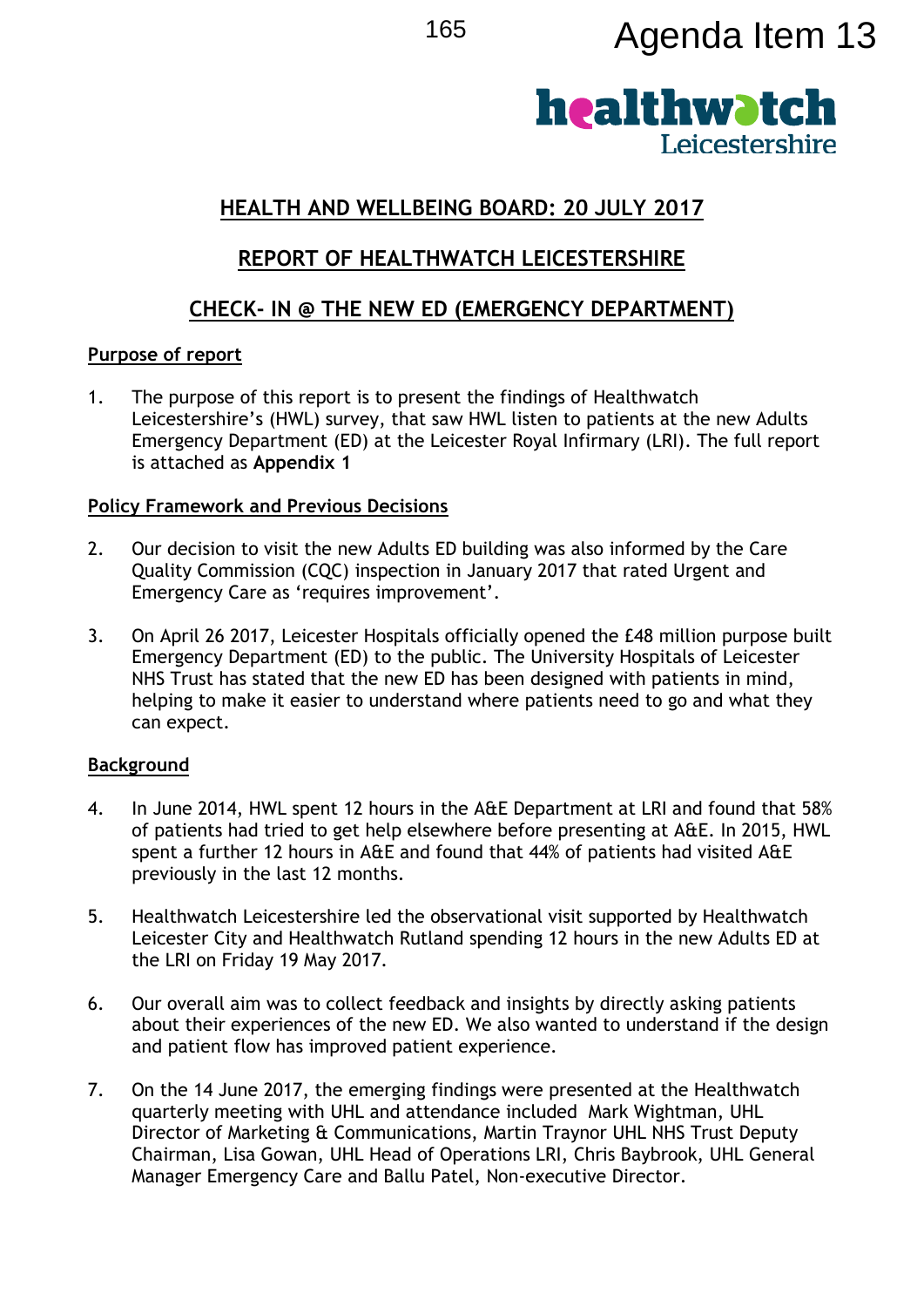8. They welcomed the observations and insights from the report commenting that some of the recommendations were already in hand and that further action will be reviewed once the final report has been received.

## **Emerging findings**

#### **Access to the building**

9. We found that almost two thirds (67%) of patients tried to seek help elsewhere before arriving at ED. A third of patients (33%) that we spoke to in the ED were advised to attend by their GP.

#### **Signage**

10. A third of respondents told us that the signage directing them to the ED was poor. When we asked if the signs were clear and easy to follow, over a third said No. Although UHL had displayed further signage, for example on the main road and near bus stops, patients travelling from various directions across the City said that they were not sufficiently directed to the new building.

#### **Patient Information**

11. An overwhelming 85% of patients rated the check in process as 'good', with only 5% rating it as 'poor'. Although, when we asked patients if they think that they were given enough information about what will happen next, over a third (37%) said no or not sure.

#### **Safety and the Environment**

12. The new department is bright, light and spacious with the high ceilings, floor to ceiling windows and it was noticeable that this has reduced 'stress levels. These improvements and the overall design considerably lends itself to a more calming experience for patients and the public visiting the department.

#### **Time and Treatment**

- 13. We asked patients to answer three questions after they had received their treatment based around how satisfied they were. Although waiting times continues to be an issue locally and nationally, we asked patients how satisfied they were with their waiting times. Based on the responses we received, 54% rated this as 'good', 38% rated it as 'fair' and 8% rated them as 'poor'.
- 14. Overall patient satisfaction was positive with nearly two-thirds of patients rated their experience as 'good', with a third rating it as 'fair'.

#### **Report recommendations**

15. This report highlights a number of experiences and insights into how patients, carers feel about hospital services as set out in the full report as follows:-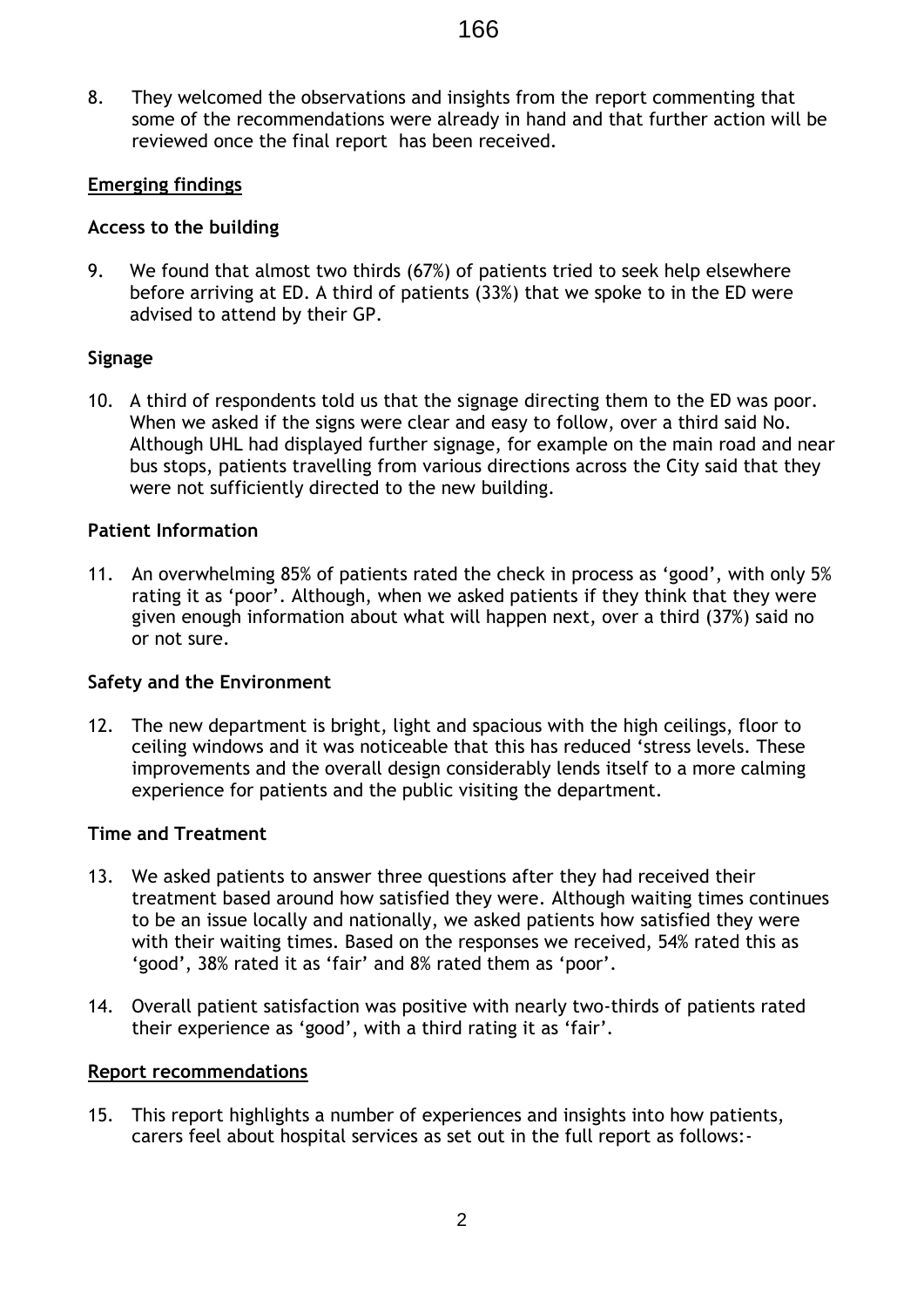- 1. Although signage has been vastly improved in the current ED with striking dynamic design, various pieces of information and a patient journey map.
	- **We recommend that improvements to the signage around the hospital directing people to the ED is reviewed. We also recommend that internal signs are improved.**
- 2. When we asked patient's, what could be done to improve their experience of the ED, a reoccurring theme was the lack of beverages and snacks available.
	- **We recommend that UHL consider how to provide suitable hot and cold drinks and snacks for patients visiting the ED.**
- 3. The new technology in the ED is a welcome inclusion, with 67% of patients rating the new TV monitor system as good.
	- **We recommend that UHL review the colour and text size of the information on the screens especially the room numbers, with an intention to improve visibility.**
	- **We would also recommend that UHL investigates how staff relay to patients, the instructions regarding Personnel Identification Numbers and the TV screens/ monitors.**
- 4. A number of patients arrived saying they had been sent to Urgent Care by their GP, however the Urgent Care Centre no longer exists.
	- **We recommend better communications with NHS partners regarding the changes at LRI.**
- **5. We recommend that UHL review arrangements and facilities for the Drop zone off and check in especially for those with a disability.**

#### **Recommendations to the Health and Wellbeing Board**

- 16. The Health and Wellbeing Board is asked to:
	- I. Note the findings and to urge health and social care partners to consider actions to improve services, systems and processes outlined in the findings report.
	- II. Suggest stakeholders that would welcome the presentation of this report.

## **Officer to Contact**

Name and Job Title: Vandna Gohil, Director Telephone: 0116 257 5040 Email: Vandna.g@healthwatchleics.co.uk